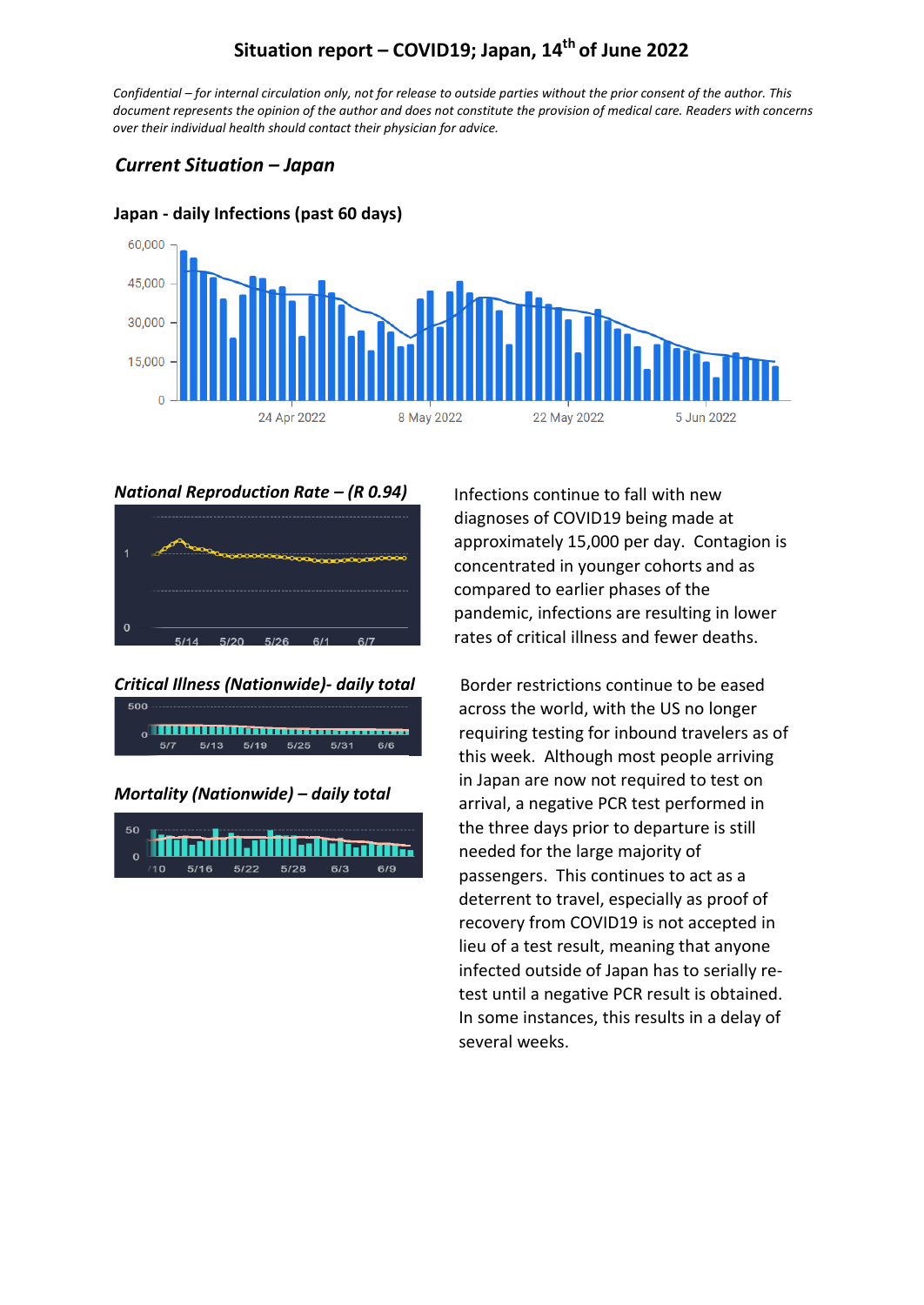## *Tokyo and the surrounding Kanto region*



Infections in Tokyo and the surrounding region continue to fall. The capital is presently recording approximately 80 infections per 100,000 population per week, close to the national average and below rate of new infections being detected in Osaka (which currently records a little over 100 weekly cases per 100,000 population). Infections in people aged over 60% are still infrequent but are rising as a proportion of the total disease burden. These cohorts now account for over 10% of cases, as compared to late March when this figure was 6.6%. This highlights the importance of  $4<sup>th</sup>$  dose immunizations in this group.



#### **Kanagawa daily infections, past 30 days (R 0.93)**

#### **Saitama daily infections, past 30 days (R 0.93)**



#### **Chiba daily infections, past 30 days (R 0.94)**

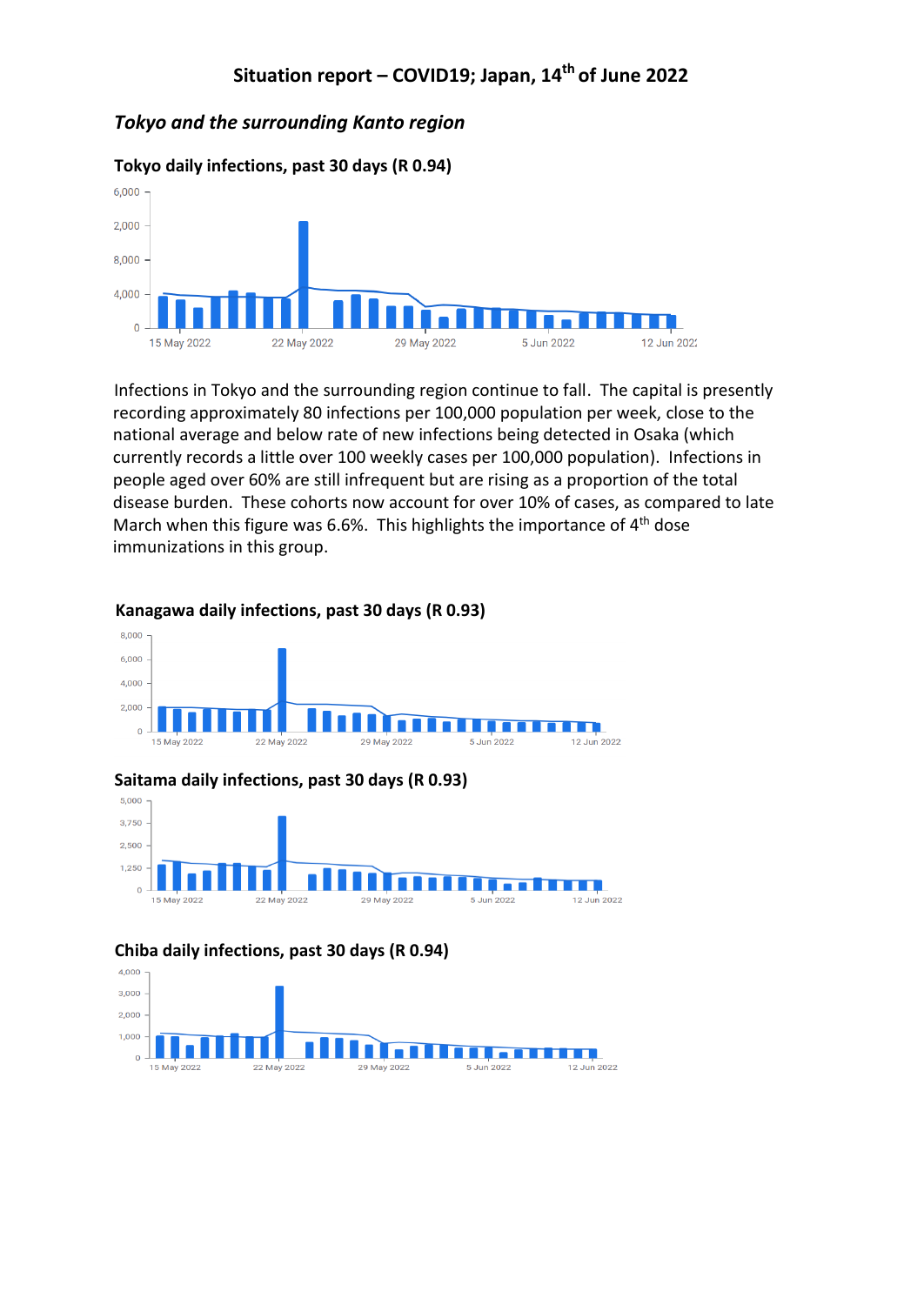# **Situation report – COVID19; Japan, 14th of June 2022**

## *Hospital Care and Testing in Tokyo*



Hospital bed occupancy is falling and is now at 13.3% (670 of 5,047 beds in use). Beds reserved for COVID19 patients since the start of the year continue to be freed up for routine care, with over 2,000 re-purposed over the past month. It appears that sufficient beds will be ring-fenced for COVID19 cases to maintain occupancy at below 20%.

### *Testing for COVID 19*



The rate of positive results in symptomatic people tested for COVID19 continues to decline and now stands at 10.4%, meaning that other respiratory infections significantly outnumber COVID19 cases.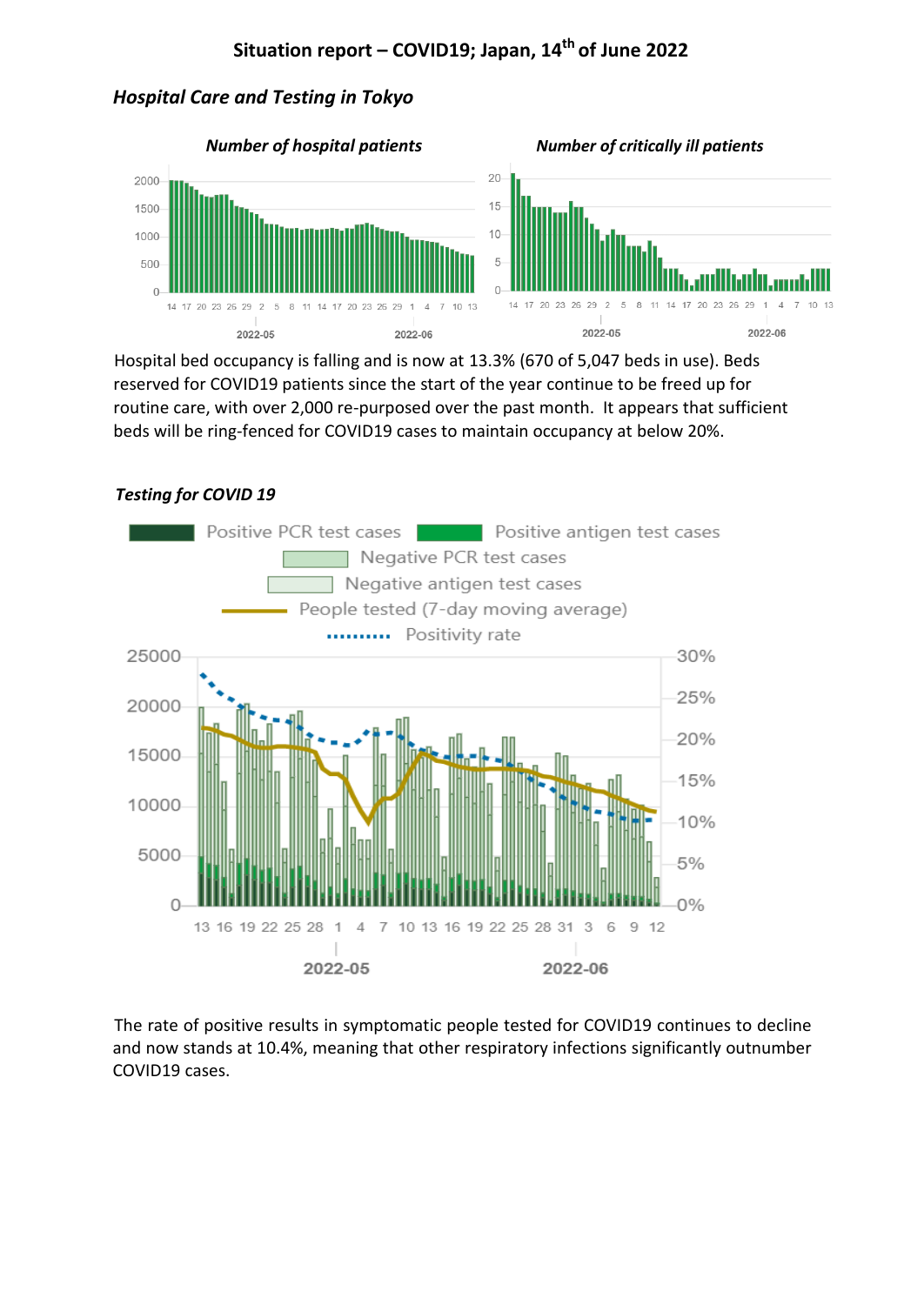# *Regional Situation*

|                | $\mathbf 0$ | 0.2 | 0.4 | 0.6 | 0.8 | 1 | 1.2 |  |
|----------------|-------------|-----|-----|-----|-----|---|-----|--|
| Hokkaido       |             |     |     |     |     |   |     |  |
| Aomori         |             |     |     |     |     |   |     |  |
| Iwate          |             |     |     |     |     |   |     |  |
| Miyagi         |             |     |     |     |     |   |     |  |
| Akita          |             |     |     |     |     |   |     |  |
| Yamagata       |             |     |     |     |     |   |     |  |
| Fukushima      |             |     |     |     |     |   |     |  |
| <b>Ibaraki</b> |             |     |     |     |     |   |     |  |
| <b>Tochigi</b> |             |     |     |     |     |   |     |  |
| Gunma          |             |     |     |     |     |   |     |  |
| <b>Saitama</b> |             |     |     |     |     |   |     |  |
| Chiba          |             |     |     |     |     |   |     |  |
| <b>Tokyo</b>   |             |     |     |     |     |   |     |  |
| Kanagawa       |             |     |     |     |     |   |     |  |
| Niigata        |             |     |     |     |     |   |     |  |
| Toyama         |             |     |     |     |     |   |     |  |
| Ishikawa       |             |     |     |     |     |   |     |  |
| Fukui          |             |     |     |     |     |   |     |  |
| Yamanashi      |             |     |     |     |     |   |     |  |
| Nagano         |             |     |     |     |     |   |     |  |
| Gifu           |             |     |     |     |     |   |     |  |
| Shizuoka       |             |     |     |     |     |   |     |  |
| Aichi          |             |     |     |     |     |   |     |  |
| Mie            |             |     |     |     |     |   |     |  |
| Shiga          |             |     |     |     |     |   |     |  |
| Kyoto          |             |     |     |     |     |   |     |  |
| Osaka          |             |     |     |     |     |   |     |  |
| Hyogo          |             |     |     |     |     |   |     |  |
| Nara           |             |     |     |     |     |   |     |  |
| Wakayama       |             |     |     |     |     |   |     |  |
| <b>Tottori</b> |             |     |     |     |     |   |     |  |
| Shimane        |             |     |     |     |     |   |     |  |
| Okayama        |             |     |     |     |     |   |     |  |
| Hiroshima      |             |     |     |     |     |   |     |  |
| Yamaguchi      |             |     |     |     |     |   |     |  |
| Tokushima      |             |     |     |     |     |   |     |  |
|                |             |     |     |     |     |   |     |  |
| Kagawa         |             |     |     |     |     |   |     |  |
| Ehime          |             |     |     |     |     |   |     |  |
| Kochi          |             |     |     |     |     |   |     |  |
| Fukuoka        |             |     |     |     |     |   |     |  |
| Saga           |             |     |     |     |     |   |     |  |
| Nagasaki       |             |     |     |     |     |   |     |  |
| Kumamoto       |             |     |     |     |     |   |     |  |
| Oita           |             |     |     |     |     |   |     |  |
| Miyazaki       |             |     |     |     |     |   |     |  |
| Kagoshima      |             |     |     |     |     |   |     |  |
| Okinawa        |             |     |     |     |     |   |     |  |
|                |             |     |     |     |     |   |     |  |
|                |             |     |     |     |     |   |     |  |

46 of Japan's 47 prefectures are currently reporting relative reproduction rates of 1.0 or below, meaning that infections are falling across the whole country except for in Kochi prefecture, in Shikoku, where the effective reproduction rate is 1.01. Okinawa continues to record the highest number of cases and is still detecting over 1,000 new cases a day. This still represents a substantial reduction as compared to the middle of May, when daily totals routinely exceeded 2,000 infections.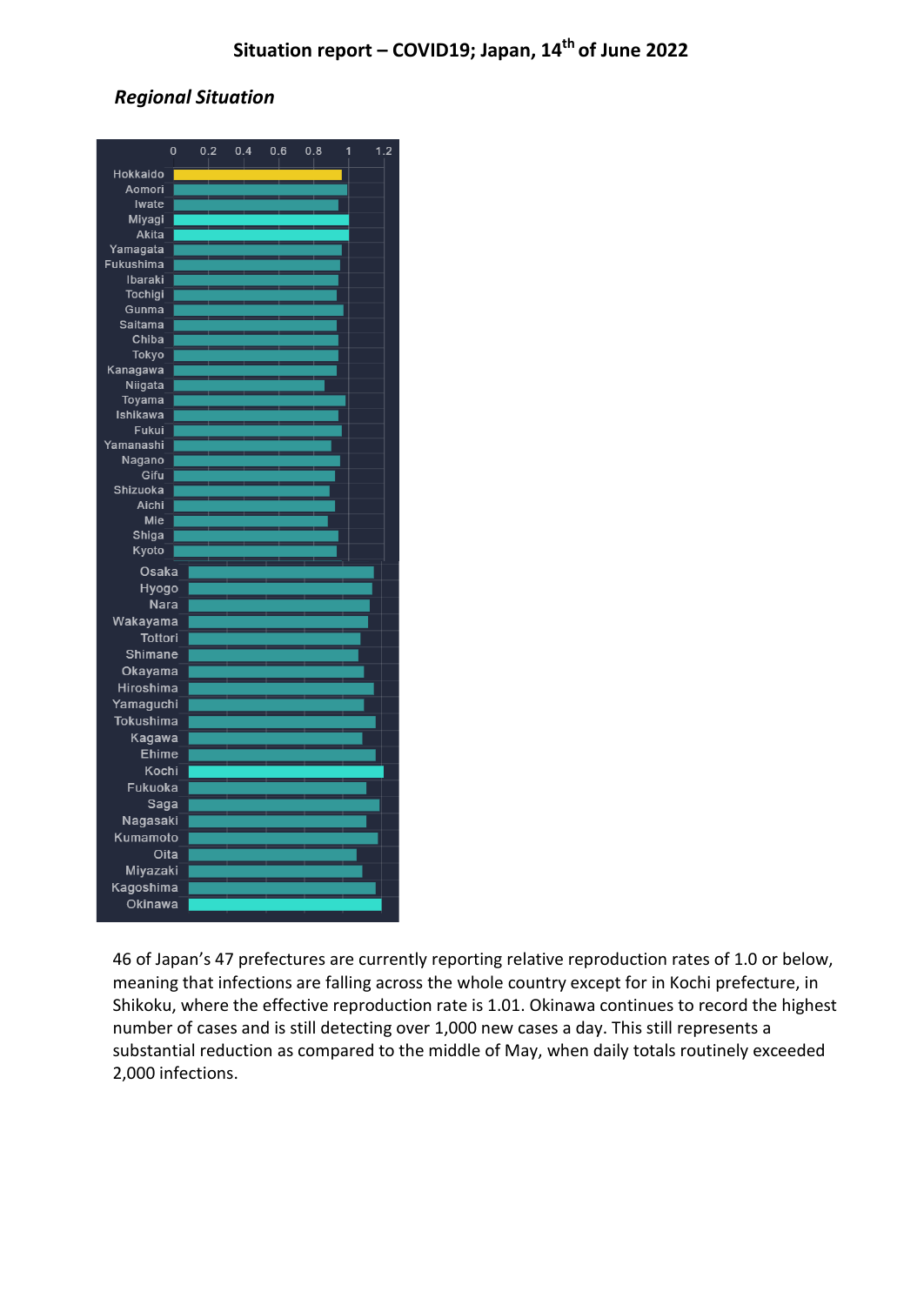## *COVID 19 Vaccinations in Japan*



**Vaccine doses (cumulative, nationwide, percentages) - Japan** 

Vaccination coverage in adults and children aged 12 and above is high by international standards. However, despite good availability of pediatric (age 5-11) Pfizer vaccine, uptake in this cohort remains low and is only rising slowly. 17.0% of children in this age group have had at least one vaccine and 14.6% have had two doses. It seems unlikely that meaningful coverage will be achieved in this age group, as parents become less concerned about the consequences of infection.